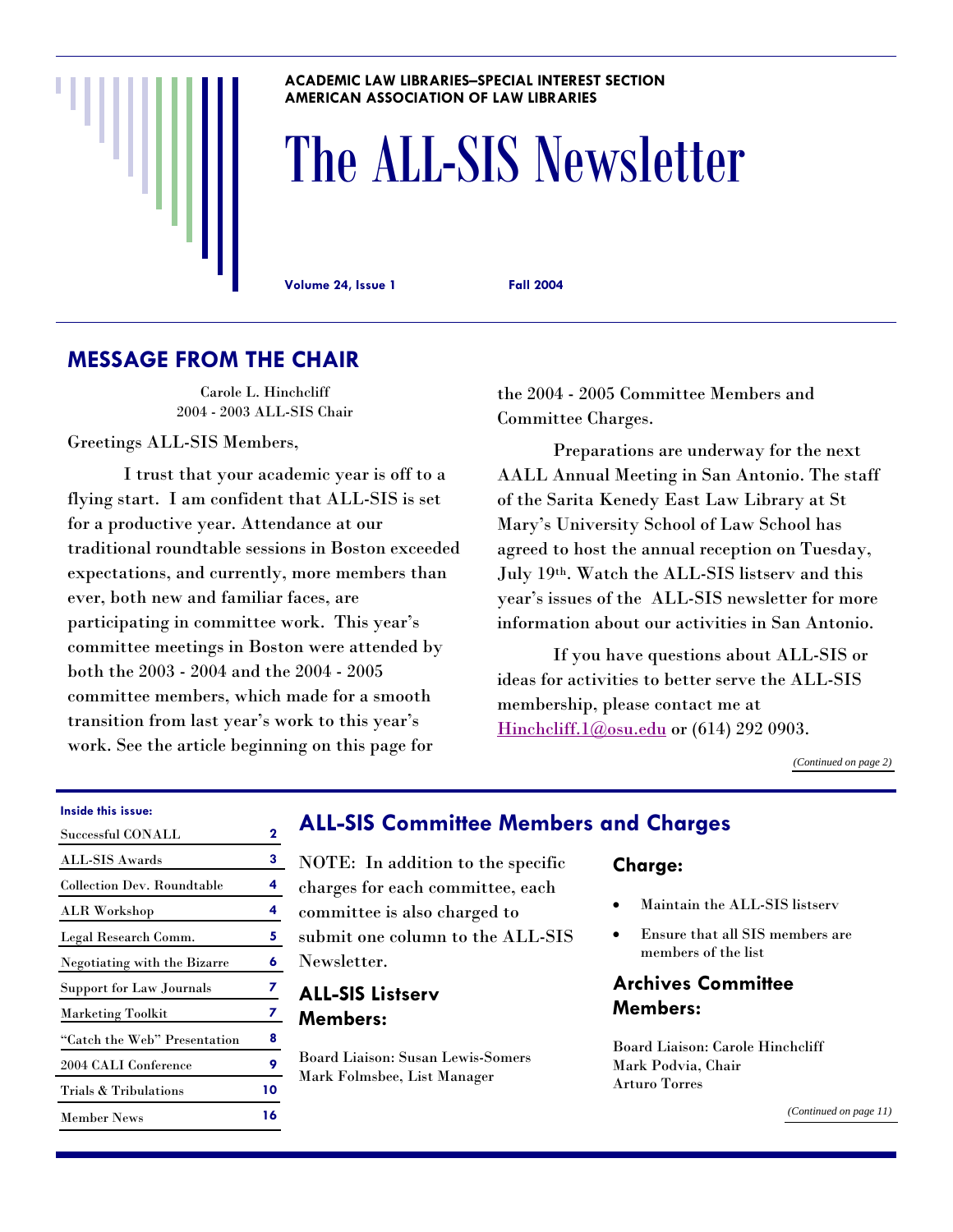#### <span id="page-1-0"></span>**Message from the Chair, Cont'd**

 I can't resist ending with a book recommenddation for *Eats, Shoots and Leaves* by English author Lynne Truss. I never imagined that I would be laughing out aloud while reading a book about of all topics, punctuation. As I prepare to teach Introduction to Legal Research, I can't help but wish that someone would write as entertaining a book about legal citation!

With Best Wishes for the New School Year,

Carole L. Hinchcliff

#### **Successful CONALL at Harvard Law School**

Paul Moorman, Reference/Electronic Services Librarian Pepperdine University School of Law

 Over 60 newer academic law librarians and their mentors attended the Convocation of Newer Academic Law Librarians (CONALL) program at the Harvard Law School in Cambridge on Tuesday, July 13, 2004. Starting with the 2000 Annual Meeting in Philadelphia, CONALL has been held immediately preceding the ALL-SIS reception to give newer academic law librarians a chance to meet their colleagues. This year, in addition to all newer academic law librarians, the ALL-SIS Mentoring/ CONALL Committee decided to broaden those invited to attend CONALL to include those from academic libraries who participate in AALL's Mentoring Program. This allowed numerous Mentor/Mentee pairs to attend the event together and further their budding relationships as well as adding numerous voices of experience to the discussion. The committee intends for this change to become a regular part of future CONALLs.

 This year's event primarily consisted of a group of short skits introduced by The Wizard of ALL Librarians. These skits were intended to raise issues peculiar to academic law librarianship for further discussion by the group. Marian F. Parker, the chair of the committee, played the Wizard, and

with her magic wand, introduced various scenarios and characters (performed by Erika Wayne, Melanie Dunshee, and Paul Moorman) encountered in an academic law library setting. After each skit, the Wizard encouraged discussion and debate about the issues brought up by the skit. Following CONALL, the group as a whole then walked the short distance in the rain to Harvard Law School's beautiful library to enjoy the festivities at the ALL-SIS reception and awards ceremony. Raizel Liebler, a current library school student at the University of Illinois in Urbana/Champaign, was a first time annual meeting and CONALL attendee. She was quite pleased she was able to attend CONALL and found it very useful. Ms. Liebler especially appreciated the chance to meet a few of her colleagues before the ALL-SIS reception. As we all know, a large reception can be quite intimidating to newer members; CONALL provides the opportunity to meet some people and break the ice before the big event.

 The committee wants to express its appreciation to Harvard Law School for hosting the event, to BNA, Inc. for providing transportation to CONALL, and especially to all the attendees who made this year's CONALL such a success. The committee is looking forward to another successful CONALL next year in San Antonio! Please make plans to join us!!!



Sally Wise & Amy Osborne, at the ALL-SIS CONELL Table in Boston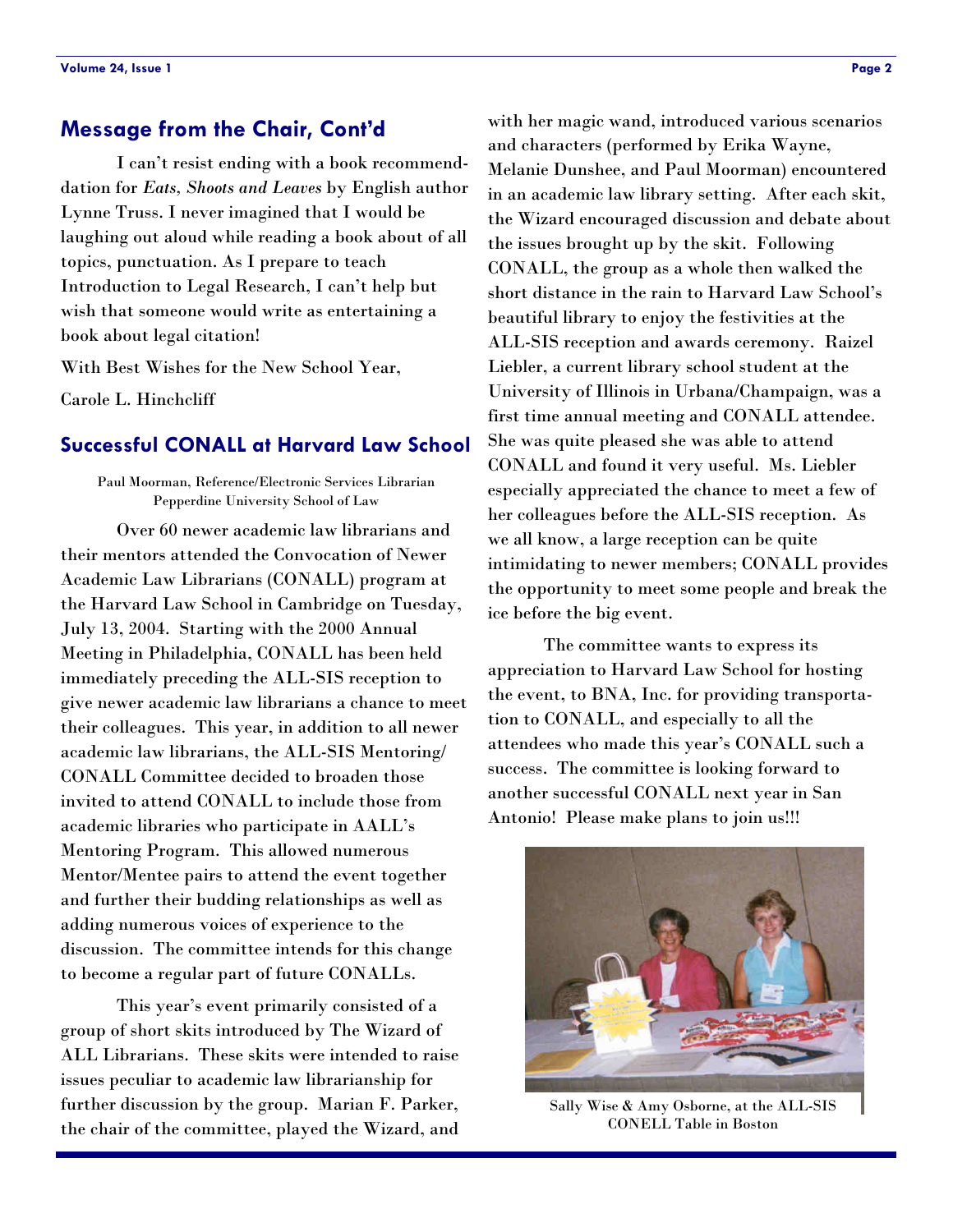# <span id="page-2-0"></span>**Coggins, Carter, & Cordon Receive ALL-SIS Awards**

James E. Duggan, Director of Information Technology Southern Illinois University School of Law Library

 ALL-SIS recently presented three prestigious awards to academic law librarians from Virginia, California and Texas during the 2004 AALL Annual Meeting. Receiving the awards were Timothy L. Coggins, Nancy Carol Carter, and Matthew Cordon. The awards were presented during the ALL-SIS Reception, held at the Harvard Law Library.



Hicks Award 2004 Winner Poster, with "interesting" photos of the winner

 Timothy L. Coggins, Director & Professor of Law at the University of Richmond School of Law Library in Richmond, Virginia, is the 2004 recipient of The Frederick Charles Hicks Award for Outstanding Contributions to Academic Law Librarianship, sponsored by the Academic Law Libraries SIS (ALL-SIS). The award recognizes distinguished, sustained service to academic law librarianship, and is named in honor of Hicks, the first great American law librarian/scholar and first academic law librarian to serve as President of AALL. Tim was nominated by Sally Hill Wambold, who praised Tim's service to the academic law librarianship profession, "[Tim] has shown what an academic law librarian can offer to the community." Tim has been an active member of both AALL and the Southeastern Chapter of AALL (SEALL). He chaired the 1999 AALL Annual Meeting Program

Committee, was twice chair of the AALL Professional Development Committee, and served as President of SEALL in 1991. He received the "Service to SEALL" award in 1995.

 Nancy Carol Carter, Director & Professor of Law at the University of San Diego School of Law & Research Center, and Matthew C. Cordon, Reference Librarian and Associate Professor of Law at Baylor University Law Library in Waco, Texas were the recipients of the 2004 Academic Law Libraries SIS (ALL-SIS) Outstanding Article Award. The awards recognize section members for contributions to the enhancement of academic law librarianship through publishing. The winning articles were judged on the quality of writing, effectiveness of communication technique, and relevance to law librarianship. Professor Carter's winning article, "The Special Case of Alaska: Native Law and Research", was published in 22 *Legal Reference Services Quarterly* 11 (2003). Professor Cordon won for "Beyond Mere Competency: Advanced Legal Research in a Practice-Oriented Curriculum", published at 55 *Baylor Law Review* 1 (2003).

 The 2004 ALL-SIS Awards committee consisted of Pamela Deemer (Emory University), Sally Holterhoff (Valparaiso University), and James E. Duggan, Chair (Southern Illinois University).

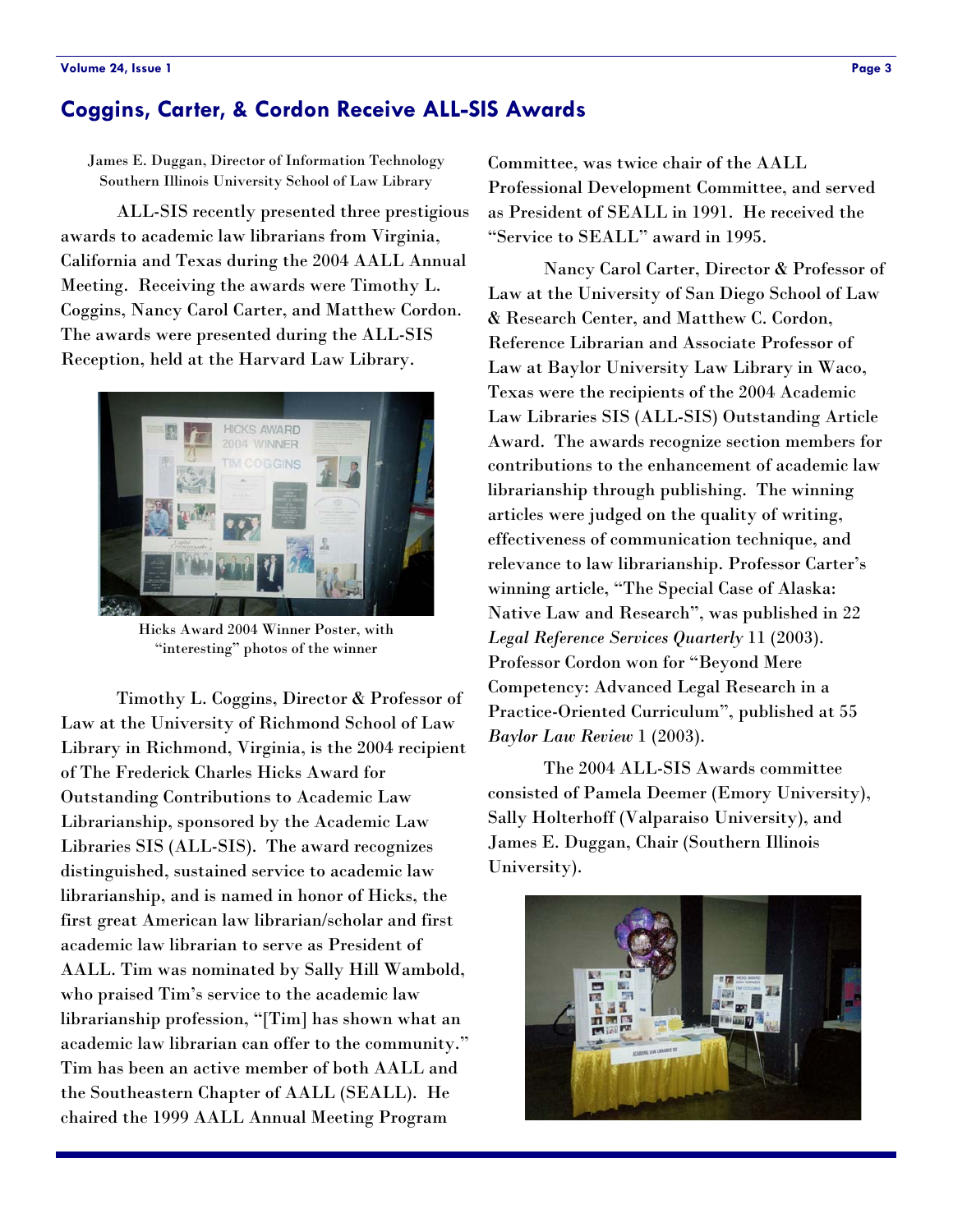# <span id="page-3-0"></span>**ALL-SIS Collection Development Committee Roundtable**

Shaun Esposito, Head of Public Services Rogers College of Law, University of Arizona

 A standing-room only crowd attended the ALL-SIS Collection Development Committee Roundtable in Boston on July 11, 2004. The topic, "Coping with Budget Cuts", generated an hour of thought-provoking discussion. The Roundtable started with an explanation by Mike Chiorazzi of the University of Arizona's law library and Georgetown's Doug Lind of how those schools have coped with dwindling budgets. Georgetown faced a twenty-five percent cut in the book budget which led to a cancellation of many items including duplicate serials, many digests, and most print Shepard's. Arizona has instituted similar cuts, and is moving towards emphasizing service to faculty and students above collection size.

 Comments from other librarians from a variety of public and private law schools indicated similar actions have been taken throughout the academic law library community. Many law libraries are working towards greater cooperation with main campus libraries and other means of cooperative collection development.

 With only an hour allocated for discussion, all in attendance agreed that the discussion of how to deal with shrinking budgets and increasing costs needs to continue. Ideas for continuing discussion include another Roundtable at next year's AALL meeting in San Antonio and perhaps a program proposal for a future AALL meeting. If you have any ideas or suggestions for further discussion on this topic, please contact Collection Development Committee Co-Chairs Doug Lind at [lindd@law.georgetown.edu](mailto:lindd@law.georgetown.edu) or Connie Lenz at [lenzx009@umn.edu.](mailto:lenzx009@umn.edu)

# **ALL-SIS Advanced Legal Research Instructors Workshop**

Beth DiFelice, Assistant Director & Head of Public Services Ross-Blakley Law Library, Arizona State University

 The first ALL-SIS Advanced Legal Research Instructors Workshop was a huge success. Wendy Scott and I (coordinators of the program) were amazed at the turnout. We were expecting 20 - 30 attendees and had close to 100! We had to make last-minute adjustments to the room setup, dividing the group into three circles, with Wendy, Gail Partin, and myself serving as discussion leaders.

 Participants had many questions for the group about how advanced legal research is taught in the various institutions. We learned that there is a real need for us to get together and share ideas about teaching.

 We had some prepared discussion topics for the three groups, which were:

- Integrating print and electronic research
- Teaching online commercial services: who does the training; do you include services other than Westlaw and Lexis
- The use of instructional technologies
- Interdisciplinary research instruction
- Reviewing material students should have learned as 1Ls
- Topic-specific research courses
- Determining students' grades
- Team-teaching

 Look for the workshop in San Antonio. This time, we'll plan for a large turnout and have the room setup correctly from the beginning! Also look for several articles in *Spectrum* this year by the ALL-SIS legal research on topics of common interest that came up during the workshop.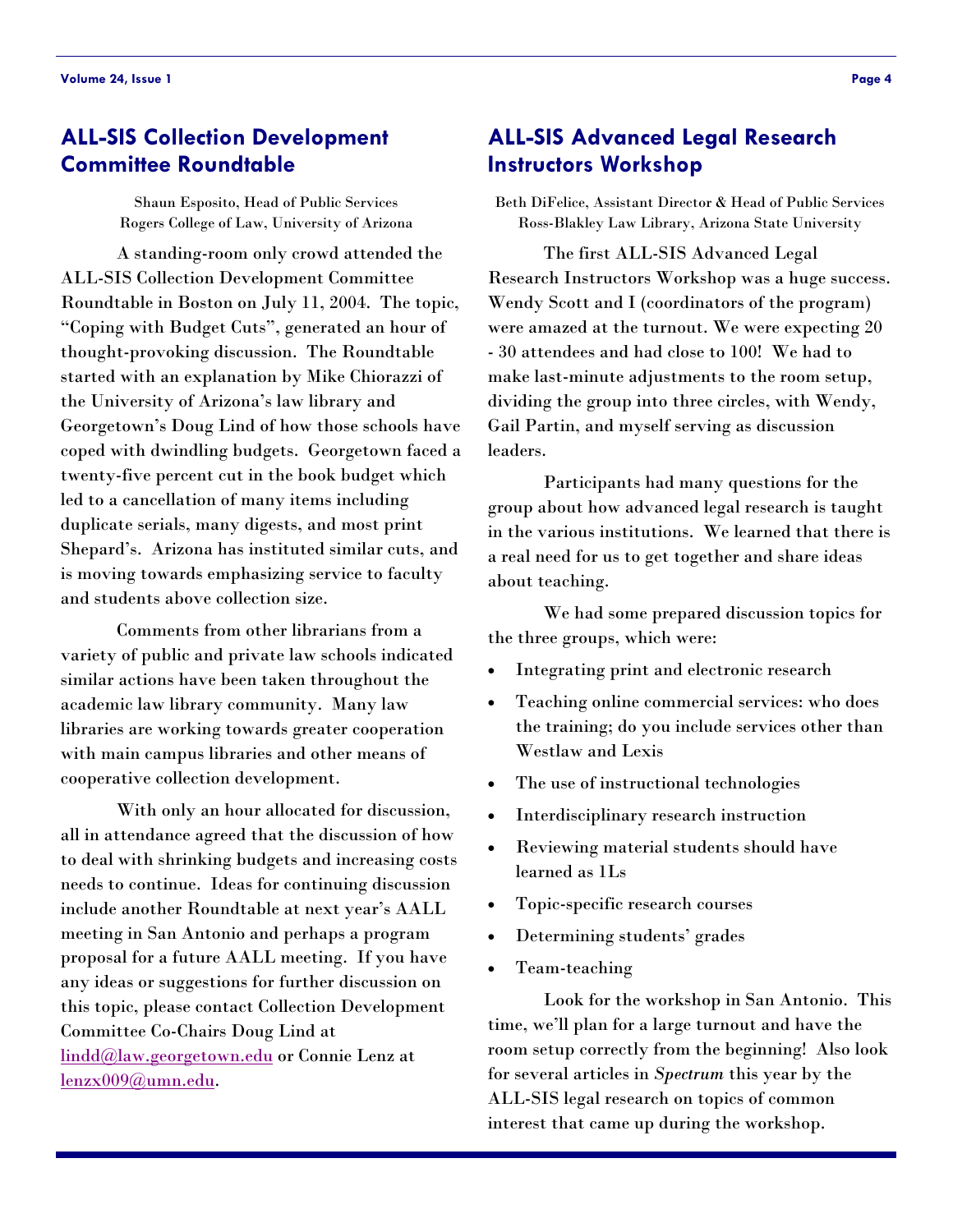#### <span id="page-4-0"></span>**ALL-SIS Legal Research Committee Activities**

Anne Cottongim, Public Services Librarian Arthur Neef Law Library, Wayne State University

 Approximately ten people attended the Legal Research Committee meeting on Monday July 12, 2004, in Boston at the annual AALL conference. Co-Chair Wendy Scott introduced her new co-chair Jennifer Murray and thanked Beth DiFelice for her prior service as co-chair. Beth and Wendy worked together to develop this year's Advanced Legal Research Instructors Workshop/ Roundtable and Beth will be submitting an article about it for the next AALL Spectrum.

 Jennifer Murray announced that the committee had decided to rename the Advanced Legal Research Sourcebook to the Legal Research Sourcebook in order to include a broader selection of materials. The new URL for the Sourcebook is [http://www.aallnet.org/members/](http://www.aallnet.org/members/legalresearchsourcebook.html) legalresearchsourcebook.html.

 Jennifer is currently compiling a portion of the Legal Research Sourcebook but is still in need of any legal research course materials that members would like to provide. She is also thinking of how to best package the sourcebook for search capability. The current thought is to create an access database within the current AALL webpage in order to restrict access to AALL members. She needs volunteers with Access experience to assist in the process of transferring the course materials that the committee has collected to a database. The committee was thrilled to have a member of RIPS in attendance who expressed the desire to work with ALL to ensure that the Sourcebook and the Legal Research Teach In materials that they compile annually are better coordinated and open to each group. Several meeting attendees had been to TRIALL before the conference and were also excited to explore whether their materials could

somehow be included or referenced in the Sourcebook. The committee's major goal for the year is to increase contributions to the sourcebook so please consider contributing whatever course materials you have.

 If you have any questions or concerns about the Sourcebook or the process of submitting materials please feel free to contact Wendy or Jennifer. They are very interested in hearing if there are any specific reasons people have not contributed material in the past.

- Wendy Scott – [wescott@law.syr.edu](mailto:wescott@law.syr.edu)
- Jennifer Murray – [jennifer.murray@asu.edu](mailto:jennifer.murray@asu.edu)

 As I noted above, Wendy was instrumental in developing the Legal Research Committee's Advanced Legal Research Instructors Workshop/ Roundtable in Boston. The workshop was very successful in giving participants an opportunity to discuss their teaching experiences. The attendance was overwhelming particularly given its 7:00 am starting time. Wendy requested assistance in coordinating next year's event in San Antonio, working with the ALL-SIS PR committee to promote the workshop, and, with publicizing other committee activities by preparing articles and reports.

 Wendy will also be working with a group of committee members to prepare substantive articles on issues of legal research for the ALL-SIS newsletter.

 Everyone at the meeting appeared to be very interested in working with the committee to meet its goals for the upcoming year. I hope that any of you who were not able to attend the conference or the meeting but are interested in assisting Jennifer or Wendy will let them know as soon as possible at the email addresses listed above.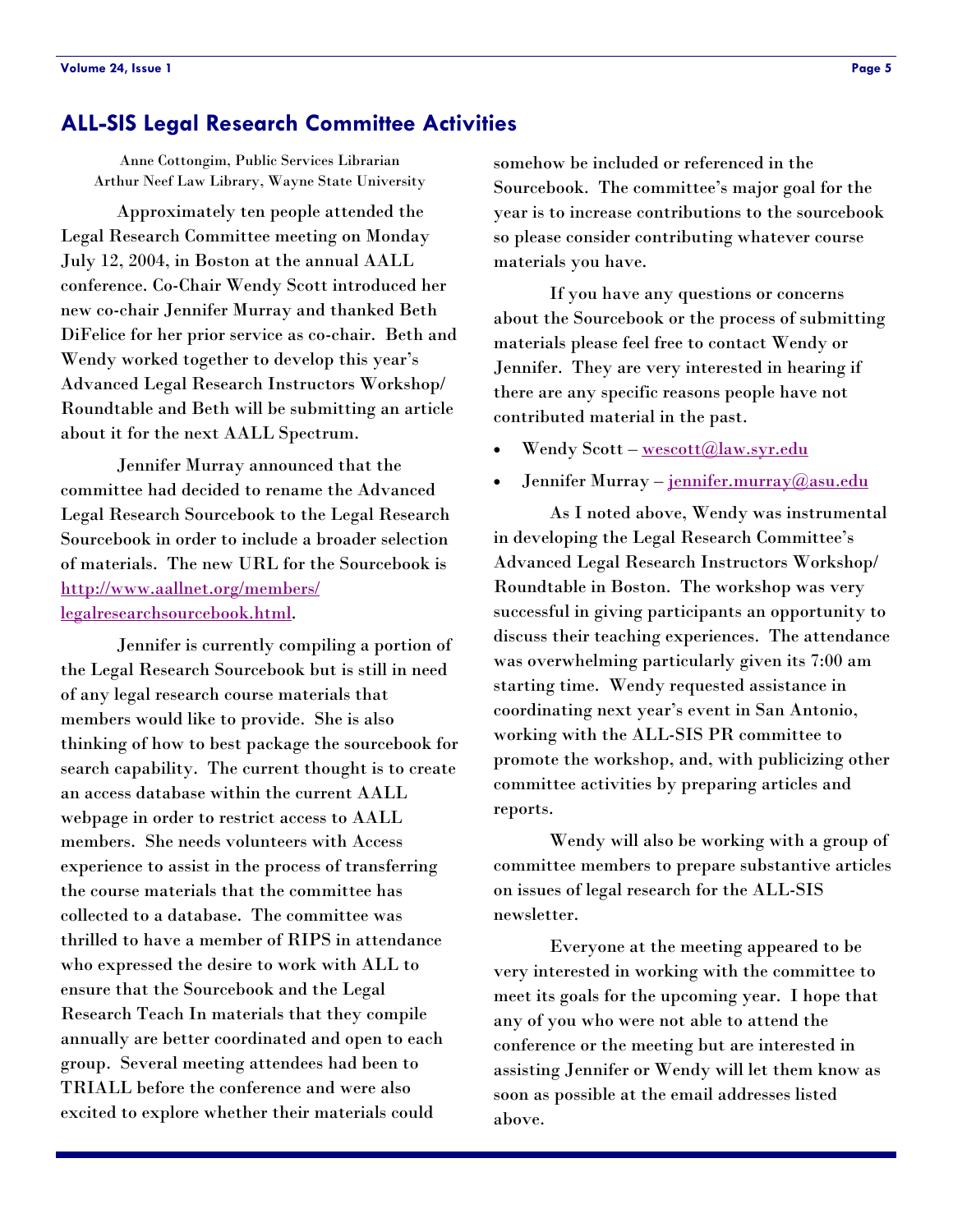#### <span id="page-5-0"></span>**Negotiating with the Bizarre**

Sally Wambold, University of Richmond Law School Library

 Amy Hale Janeke, San Diego County Public Law Library, and Sharon Blackburn, Texas Tech University School of Law Library, presented this light, but informative program at the AALL Convention. Ms. Janeke and Ms. Blackburn taught useful lessons in a way that could be easily assimilated.

 First they introduced the audience to the Bizarre Reference Pyramid, which shows a progression of bizarre patrons:



 Interspersed with the program were tips or coping strategies. Two strategies for coping with the bizarre are: the over-the-glasses look and keeping the desk between you and him/her. Ms. Janeke also recommended WHY PEOPLE BELIEVE WEIRD THINGS, by Michael Schermer; it's available from Amazon.

 Anecdotes were generously presented in this program. One that particularly amused was the story of the patron who wanted to copyright his name so that it couldn't be used on a court document. That way no one could sue him without his permission!!!

 The following characteristics help in distinguishing between the sane and the insane:

> • Dress (do they wear everything they own or dress morbidly in black?)

- Smell
- Unusual perceptions
- Do they listen when no one is speaking?
- Do their eyes rapidly shift around?
- Do they speak to invisible people?
- Sudden mood swings
- Inappropriate personal questions
- Can't stay on point

 The program gave three mental health web sites to consult for information:

- <http://pdf.uchc.edu>
- <http://www.nami.org>
- <http://www.nmha.org>

 A full section of the program was also devoted to how to cope with the reference questions of the bizarre. First, treat their questions seriously. Secondly, treat the patron respectfully. Then, clarify their questions. Ask them to tell you more. Tell them, "I'm not sure I understand." If they appear to be sane, analyze their questions; identify resources; ask follow-up questions.

 The program presented two negotiation approaches. The first was Dr. Phil or the bottom line. This approach takes less time. Using it, set out no more than three choices to which there will be four possible responses from the user. These responses are

- 1. "OK."
- 2. "You're part of the conspiracy."
- 3. They amuse themselves in the stacks.
- 4. They escalate.

With this approach, they usually don't come back.

 The second approach is the empathetic or validating approach. Establish an emotional connection with the user. This approach takes more time. It leads to more choices. The patron usually leaves calm and usually comes back.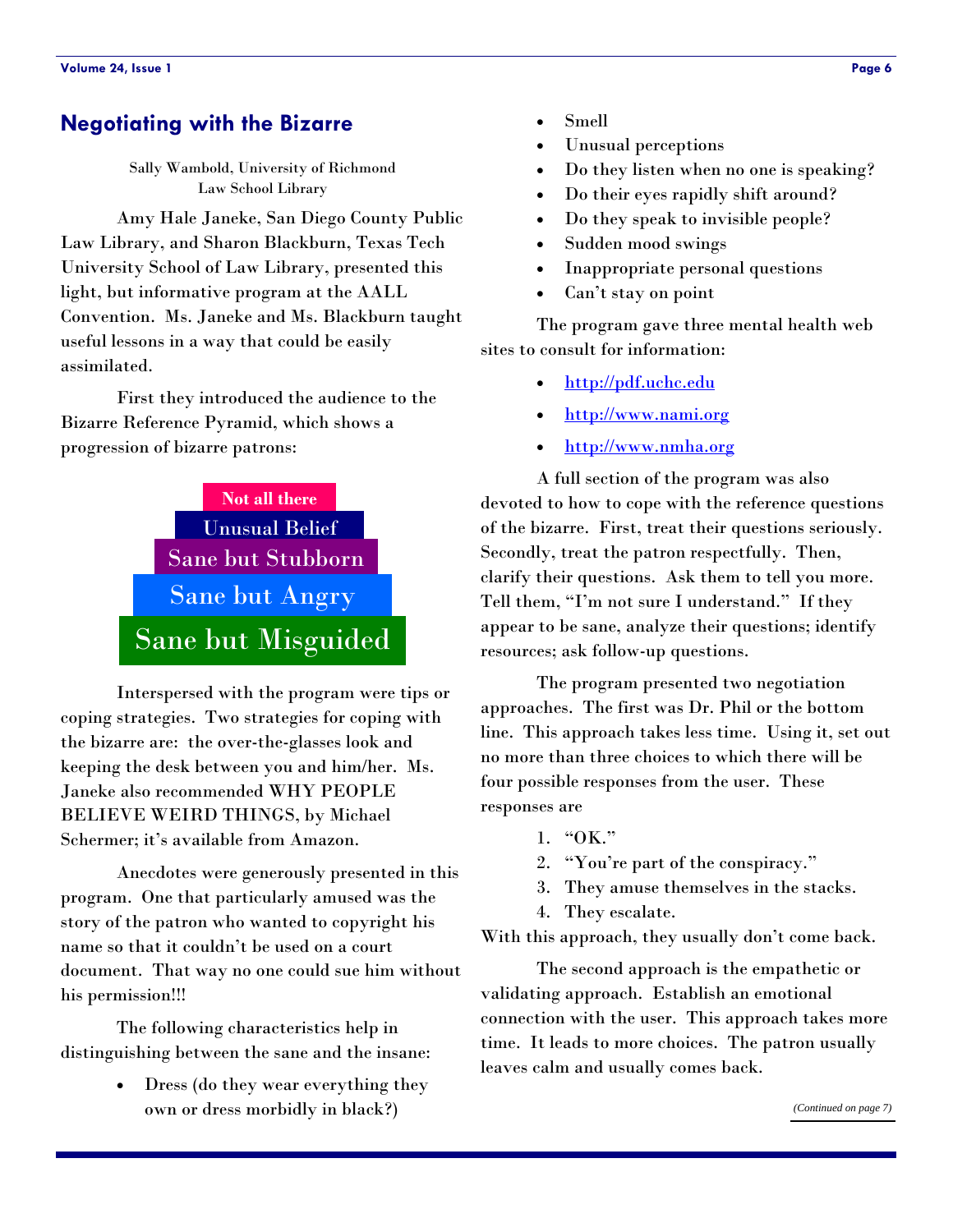#### <span id="page-6-0"></span>**Negotiating with the Bizarre, Cont'd**

 Two more coping solutions were suggested: one was to treat questions of the bizarre routinely; the other was to tell them the answer is a secret (to be successful with the second suggestion, practice saying the absurd with a straight face is essential).

 Ms Janeke and Ms Blackburn presented some reminders: We should never argue about their reality. It's fruitless and they get angry. It is helpful to repeat, repeat, repeat our limitations and our policies. Don't forget to call in a colleague for moral support and/or a diversion. Remember boundaries: there are no inappropriate questions; we must do what is necessary to stay on track.

 They gave tips to cope with feelings. You must recognize your feelings: guilt, anger, frustration. You must also realize that you can't help everyone. It is very helpful to recall successes. Finally, look on these experiences as a chance to grow and as the material for GREAT STORIES and email your weird stories to [ahale@sdcll.org](mailto:ahale@sdcll.org) and [sharon.blackburn@ttu.edu.](mailto:sharon.blackburn@ttu.edu) (There was some threat of a reward for stories.) The PowerPoint slides from the presentation are available at [www.sdcll.org/](www.sdcll.org/presentations/NegBiz/Negotiating%20with%20the%20Bizarre.ppt) [presentations/NegBiz/Negotiating%20with%](www.sdcll.org/presentations/NegBiz/Negotiating%20with%20the%20Bizarre.ppt) 20the%20Bizarre.ppt.

#### **Support for Law Journals Roundtable**

Lisa Peters, Chair 2003 - 2004 (Alice Bell, Committee Member 2004 - 2005, & Sarah Sampson)

 The discussion was based on participant's questions and concerns. We discussed the training for journal editors and staff, circulation, and policy issues. Two interesting ideas came out for ensuring students came to training: taking the editors to lunch and only granting extended circulation privileges to those who have taken training. It seems like for every school there was a different set of circulation policies. One school gives each article a

patron record. At another school, the article editor is responsible for checking out materials for cite checking. One policy issue that came up was whether to do interlibrary loans for cite checking purposes (or have the editors go back to the author). In our discussion of handling ILL for law journals, we learned that many libraries require journal students to visit local libraries to retrieve items before they will initiate an ILL. A few libraries did not require this and were willing to ILL items from a local library. We also learned that some libraries are allotting special space within the library (shelves or offices) to keep items checked out to the journals. Other libraries continue to check materials out to individual carrels. There was some concern raised over the privacy of patron records when libraries attempt to streamline the checkout process for journals. These were just a few of the interesting ideas that were shared.

## **Marketing Tool for Academics Debuts**

Ruth Levor, Associate Director University of San Diego Legal Research Center

Why does the law school still need a library? Isn't everything the students need for research available online? With questions like these surfacing more and more frequently, it's about time that academic law librarians got on the marketing bandwagon! At last year's Annual Meeting in Seattle, the first meeting of the Academic Law Libraries SIS Marketing Toolkit Task Force was convened by Task Force Chair and AALL Past President Barbara Bintliff, and the members were given their marching orders. Their assignments were to draft boilerplate materials that would support academic law library marketing programs librarians could initiate at their own institutions, depending upon the particular requirements of those libraries and institutions. The goal, according to Bintliff, was to develop a toolkit of "materials that could be used by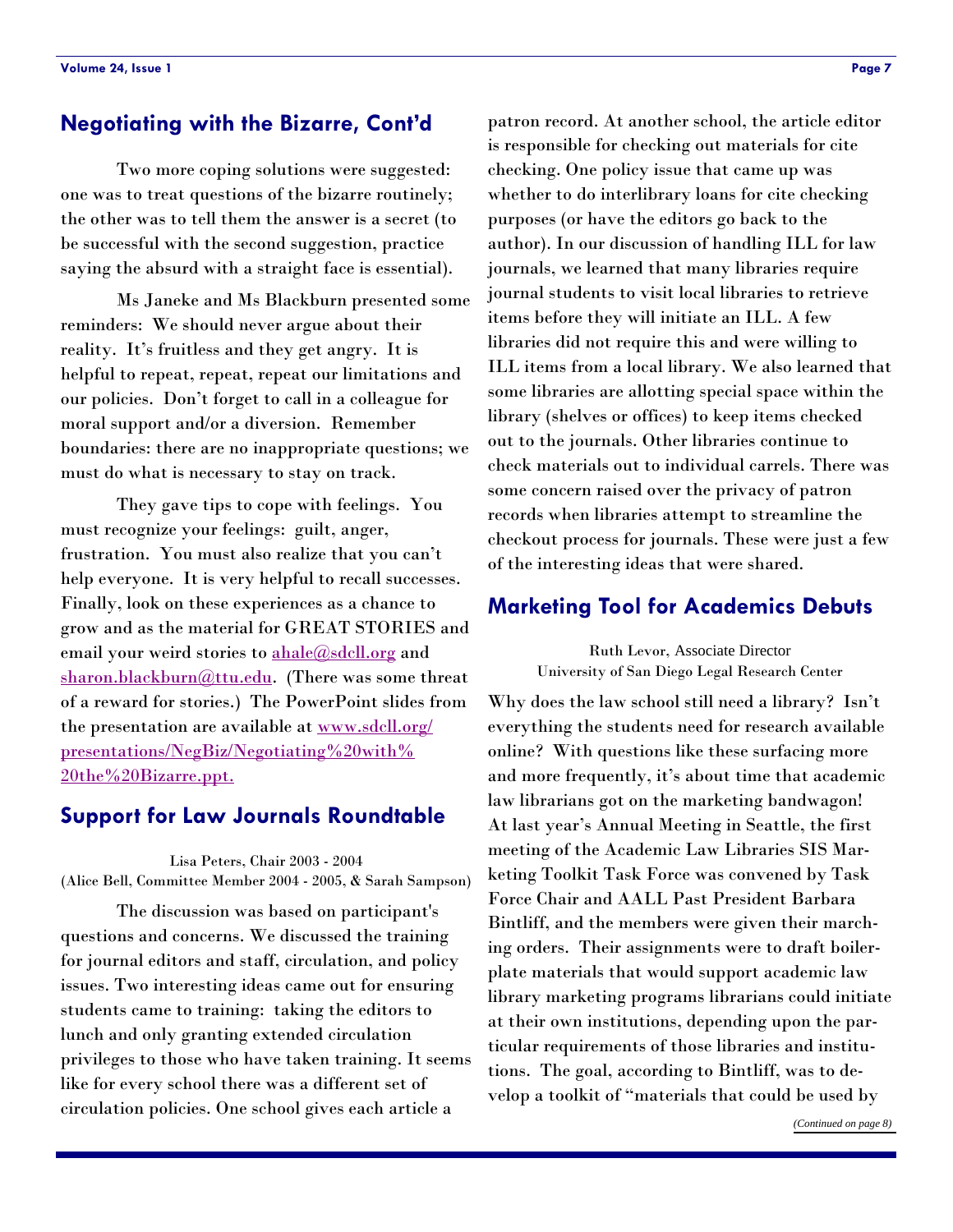law librarians around the country to deliver basic, coordinated content to law school administrators and the public, while making it easy to engage in a marketing program customized to their individual libraries' needs."

 A year later the "ALL-SIS Marketing Toolkit" envisioned by Bintliff is up and running on the ALL-SIS Web site. It is packed with information on academic law library mission statements, annual reports, user surveys, and statistics. Additional articles address the questions:

- Why do we need academic law librarians?
- Why do we need both print and electronic resources?
- What makes the law library unique?

There are also suggested responses to Frequently Asked Questions such as:

- Hasn't technology saved on staff?
- Hasn't technology saved on space?
- Hasn't technology saved on costs?

Each article in the toolkit is accompanied by an extensive bibliography of library literature, and there is also a bibliography of materials about library marketing in the 21st century.

 Whether you work in an academic or nonacademic law library or are just interested in law library marketing, you should take a look at the new toolkit, which is available on the ALL-SIS Web site at [www.aallnet.org/sis/allsis/toolkit/](www.aallnet.org/sis/allsis/toolkit/toolkit.html) [toolkit.html](www.aallnet.org/sis/allsis/toolkit/toolkit.html) (AALL login required). You are encouraged to download, adopt, and adapt any information that you can use to advocate for your law library. To find strategies for applying the information about academic law libraries in the toolkit to your marketing efforts, refer to ACRL's "Toolkit for Academic and Research Libraries" at [www.ala.org/ala/pio/campaign/academicresearch/](www.ala.org/ala/pio/campaign/academicresearch/academicresearch.htm) academicresearch.htm.

<span id="page-7-0"></span>**Marketing Tool, Cont'd The Context Context** Toolkit authors were Carol Bredemeyer, Kristin Cheney, Virginia Kelsh, Dwight King, Ruth Levor, Susan Lewis-Sommers, and Michelle Wu. Leonette Williams coordinated the work of the bibliographers, all of whom are past or present members of SCALL. The bibliographies were compiled by Pauline S. Afuso, Paul E. Howard, Diana C. Jaque, June Kim, Tobe Liebert, Patrick Meyer, Jennifer Murray, Brian M. Raphael, Renee Y. Rastorfer, Timothy C. VonDulm, John Wilson, and George L. Wrenn.

#### **"Catch the Web" Presentation**

Debora Person, George William Hopper Law Library University of Wyoming College of Law

 Have you ever been asked to make a presentation in which you would like to use the internet but organizers could not assure you a connection would be available? Or begun your presentation using the internet to be slowed down so much that the session was not effective? Now there is a variety of internet agent software that allows presenters to capture and store web pages for off-line use. Michael Samson, from the Wayne State University Law Library, explained some of these new methods in *Create Powerful Web Presentations without an Internet Connection*, a fascinating program at the AALL Convention. Michael explained that from a browser, you can visit web pages on the internet, capture them, and save them for use in 'live' presentations without an active Internet connection. All links, graphics, scripting, etc., are preserved so that when an active Internet connection exists, these pages will work exactly the same way their web 'twins' do.

 Similar to internet browser bookmarks but much more powerful, you now have the ability to organize your materials into folders and subfolders quickly. Some of the more sophisticated software has keyword and boolean searching capabilities for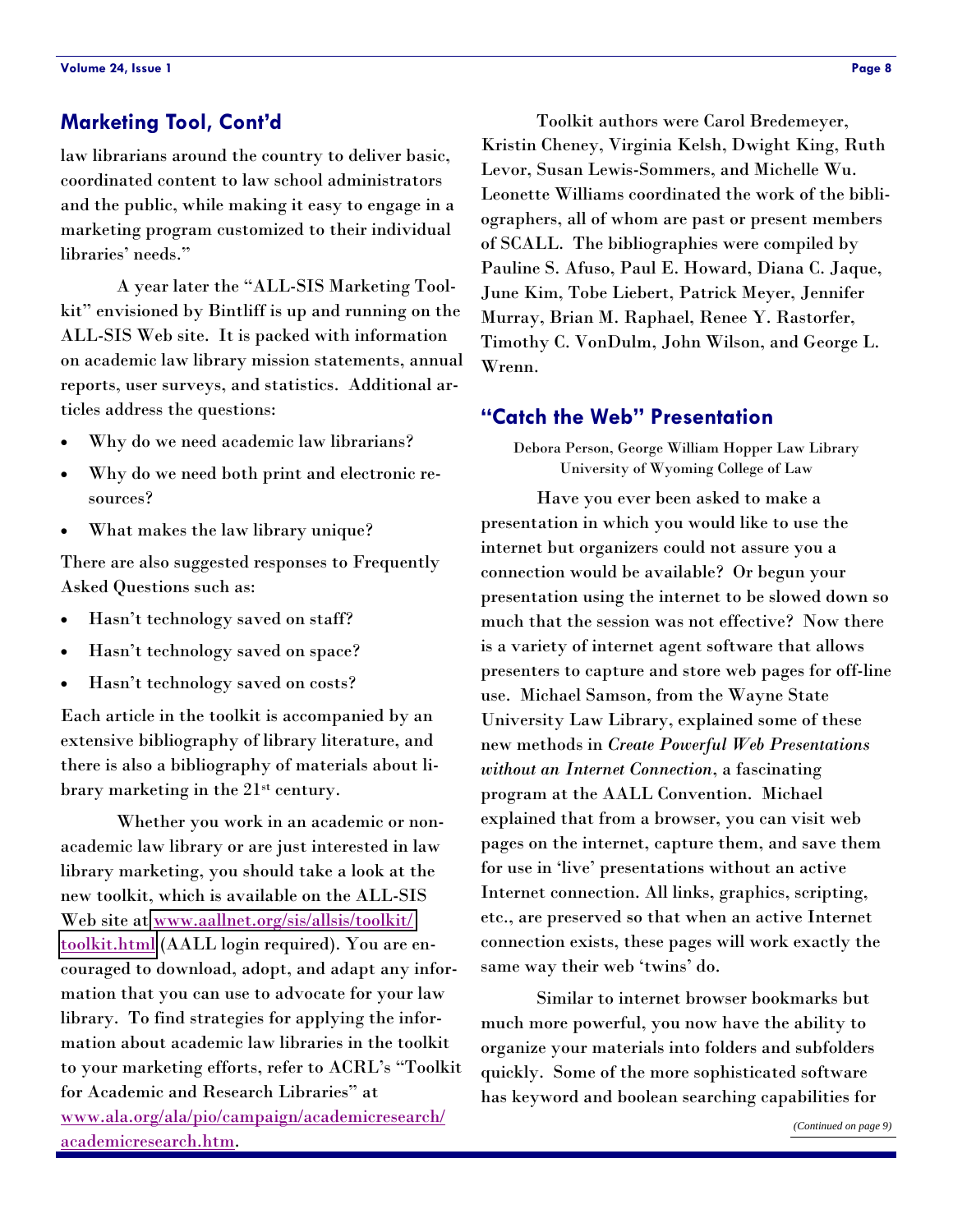#### <span id="page-8-0"></span>**"Catch the Web," Cont'd**

easy retrieval of information within the saved pages. Each page to be used in a presentation is "grabbed" and saved separately. Pages are easily stored by dragging and dropping or pointing and clicking, with options to save in several formats, on hard drives, CDs, or flash cards. These presentations can then be shared via email, web sites, reports, or run PowerPoint-like kiosk presentations.

 Intuitive and powerful, uses for these tools in an academic or business setting are farreaching. Not only for classroom presentations, the software allows you to travel without a laptop by saving files on portable media (usable from computers with Internet Explorer); archive files to be accessed years from now with the original URL; annotate or highlight files to be exported and shared with colleagues. Live demos of some of these software packages are available a[t www.aallnet.org/chapter/michall/aall2004/](www.aallnet.org/chapter/michall/aall2004/) (files are slow to load).

 These internet agent software packages are fairly inexpensive and simple to use, from Internet Explorer, using either the "WebArchive, single file" or the Add Favorites, "Make available offline" option, to more powerful tools like CatchTheWeb (\$25.00), Adobe Acrobat, PowerMarks (\$17), and Onfolio (\$30-\$80).

# **Reflections on the 2004 CALI Conference**

Beth Adelman, Head of Public Services Georgia State University Law Library

 I attended my first Center for Computer-Assisted Legal Instruction (CALI) Conference for Law School Computing in Seattle at the new William Gates Law School. Here are some reflections on the experience from fellow ALL-SIS members.

 Ken Hirsch, Director of Computing Services at Duke University Law Library, applauded Mark Folmsbee's Cyberethics session. According to Hirsch, "it generated excellent discussion."

 Eric Young, Assistant Director for Information Technology at Northern Kentucky University's Salmon P. Chase College of Law, also had a great experience. "Looking back over the past several CALI conferences, I rank this at the top. The environs were great, the food was awesome, the dinner cruise was a blast, and the programs were useful for both pure techies and tech managers like myself."

 Sally Wise, Director of the University of Miami Law Library, also gave overwhelming approval of the conference. "I love the opportunity to meet and talk 'technology shop' with librarians, faculty, administrators, and computing professionals. I came away with so many ideas and insights that I can't wait for the next conference."

 My favorite session was Brian Huddleston's program entitled "Graphic Tips and Techniques for CALI Lessons (and other applications)." As exemplified by the high quality of graphics in Huddleston's CALI Lesson, *How To Find Case Law Using the Digests*, he has earned himself the reputation as being a CALI graphics expert. Of course, Huddleston's presentation was technical, but that was expected because of the subject matter covered. Huddleston prepared an excellent handout that I secretly call "Brian's Graphics Bible," available at [www2.cali.org/conference/2004/](www2.cali.org/conference/2004/presentations/CALIGraphics.pdf) [presentations/CALIGraphics.pdf.](www2.cali.org/conference/2004/presentations/CALIGraphics.pdf)

 ALL-SIS Members overwhelmingly approved the CALI Conference as a worthwhile experience. Chicago-Kent College of Law will be the site of the next CALI Conference. For more information about CALI or the next CALI Conference for Law School Computing to be held June 16-18, 2005, visit CALI's website: [www.cali.org.](www.cali.org)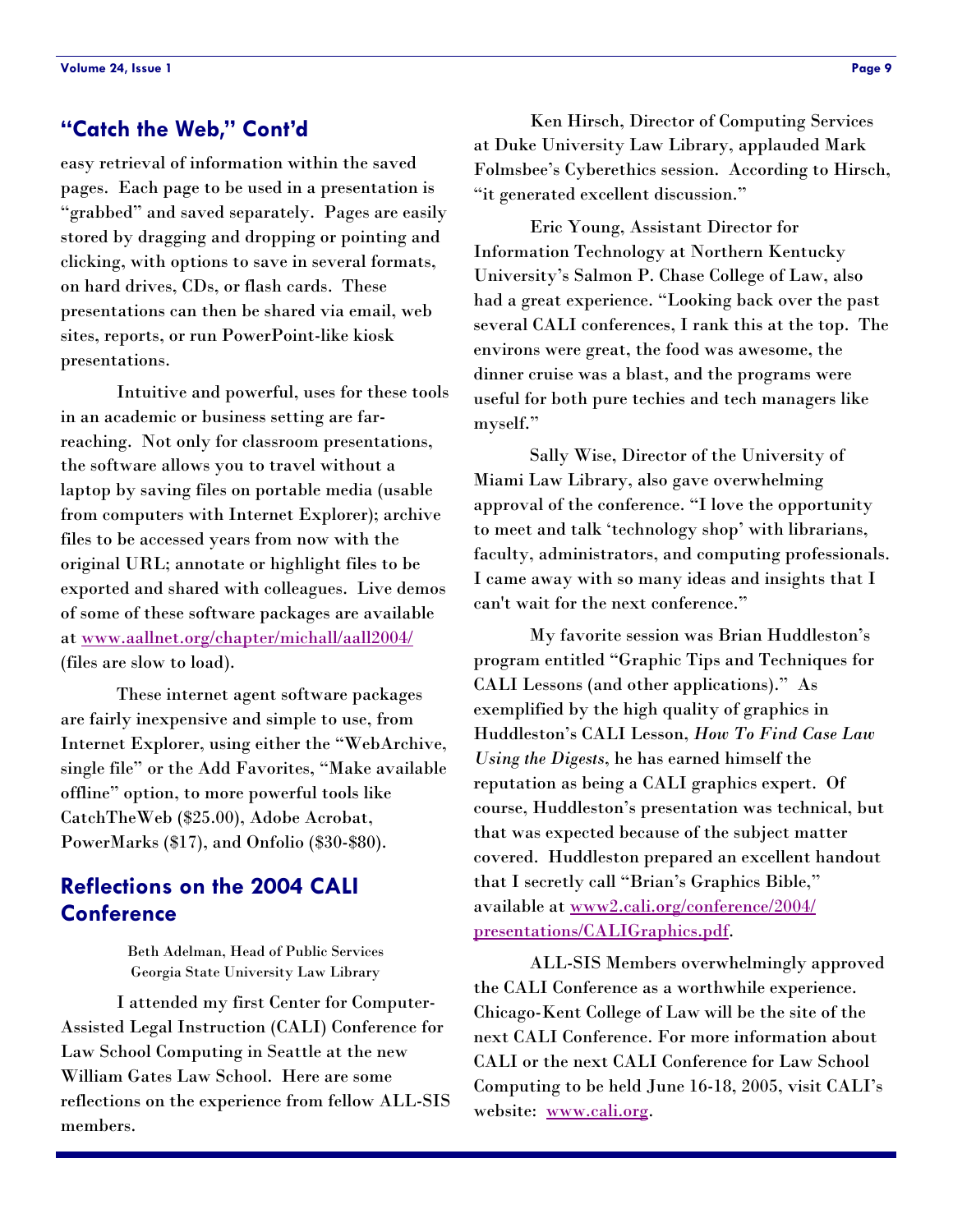<span id="page-9-0"></span>

# **Trials and Tribulations of a Law Librarian**

Jennifer S. Murray, Reference Librarian Arizona State University Law Library

*Note: This is the eighth in what is hoped will be a series of columns about the experiences of those in the academic law librarianship profession - ed.* 

 This column is supposed to talk about my trials and tribulations as an academic law librarian. There hadn't been many trials or tribulations recently though. So the last couple of columns have mostly been about whatever struck my fancy. But the wonderful thing about life is if you wait long enough something goes wrong or, if you're a glass half full person, something goes right.

 I recently published an article in Law Library Journal. Hurray for me (which I mean in the manner of Templeton the Rat in the animated movie of Charlotte's Web). And I must admit I was quite pleased with myself. However, if you're worrying that I may have developed an enlarged ego, you'll be relieved to know that my pleasure was short-lived.

 In case you blinked and missed my article, it discussed the law librarian job interview. The goal of the article was to arm newer law librarians and those law librarians returning to the job market after a prolonged absence with as much information as possible about the interview process. It sounds innocuous enough, right? But then two things happened.

 First, people started reading the article. I understand that such behavior is completely reasonable. If you publish something, people are entitled to read it. I guess I just hadn't thought the publication process through to its logical conclusion. So I was surprised to find newer law librarians not only reading my article but also using the information. Then I began to worry.

Would I be the Pied Piper leading all the newly minted law librarians to drown in the ocean of failure as they followed my advice? Would I single-handedly be the ruination of the future law librarians of America?

 The next thing that happened is my library started interviewing for a newly created reference librarian position. In a twist of karmic fate, I was able to see the impact of my article first hand. It never occurred to me that my own creation would be used against me! Each candidate did a great job interviewing. But my colleagues would come out of the interviews wondering how the candidates were coming up with all these questions. I wasn't going to point it out, but, eventually, they did discover that I had included sample interview questions as an appendix to my article. So while the article worked great for the interviewee, the interviewer wasn't as happy about it.

 Now you have to understand that I'm your typical perfectionist. I hate making mistakes and am my own worst critic. So I immediately tried to figure out where I had gone wrong. I liked the article I wrote and still thought it had value. I just didn't expect the aftermath. I couldn't help but think that there was some way I could have prevented my worries. What if I had just added one more disclaimer? I finally calmed down and realized that I cannot hold myself responsible for how people use the information I provide. And if the article armed job candidates with a little too much information, I think better they have too much information than too little. However, for my next article I'm envisioning a safer topic like "The Flora and Fauna of Academic Law Libraries."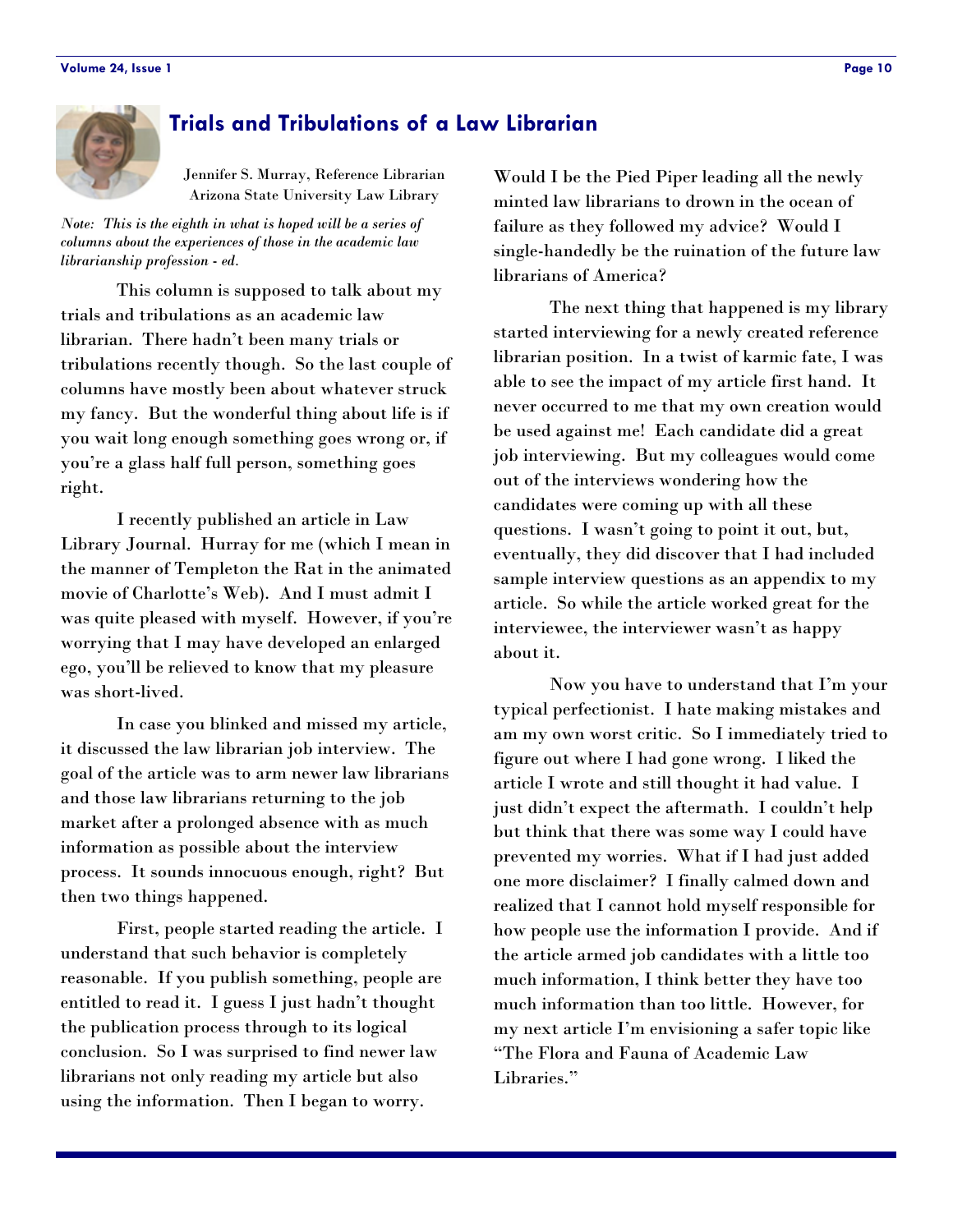<span id="page-10-0"></span>Maxine Grosshans Nancy Strohmeyer

#### **Charge:**

- Prepare a summary of the documents to be found in the archive
- Develop an archives policy for the SIS, which includes the ALL-SIS website
- Begin gathering archival materials
- Monitor changes in AALL's archives policies and procedures

# **Awards Committee Members**

Board Liaison: Suzanne Thorpe George Pike, Chair Jim Miles Sally Wambold

#### **Charge:**

- Solicit nominations for Hicks Award, Publications Award and new ALL-SIS Service Award
- Select recipients for 2005 awards
- Work with Chair for Local Arrangements for ALL-SIS reception to arrange award ceremony event

# **Bylaws Committee Members:**

Board Liaison: Michael Slinger Pam Williams, Chair Judith Morgan Robert Munro

#### **Charge:**

- Review the ALL-SIS Bylaws and recommend any changes to the Executive Board
- Review the SIS Bylaws to insure compliance with AALL's Constitution and Bylaws

# **CALI Committee Members:**

Board Liaison: Michael Slinger Nancy Johnson, Chair Pat Fox, Vice Chair

Brian Huddleston Sara Kelley Kit Kreilick Kris Neidringhaus

#### **Charge:**

- Serves as the Advisory Board for the CALI Legal Research Community Authoring Project
- Publicize project

# **Collection Development Committee Members:**

Board Liaison: Sally Wise Doug Lind: Co-chair Connie Lenz: Co-chair Beth DiFelice Shaun Esposito Sandra Klein Pedro Padilla Rosa Deborah Jefferies Helen Wohl Gary Yessin

#### **Charge:**

- Identify and evaluate commonly used tools for selections
- Identify and evaluate tools for collection evaluation
- Identify librarians who make the collection development decisions for their institution
- Other projects that the Committee has identified as useful
- Recommend ways of bringing Collection Development issues to academic law librarians for discussion
- Developing collection development information for the web site
- Recommend methods for maintaining and improving collection development information

# **CONALL/Mentoring Committee Members:**

Board Liason: Susan Lewis-Somers Paul Moorman, Co-chair Marian Parker, Co-chair Lauren Collins Melanie Dunshee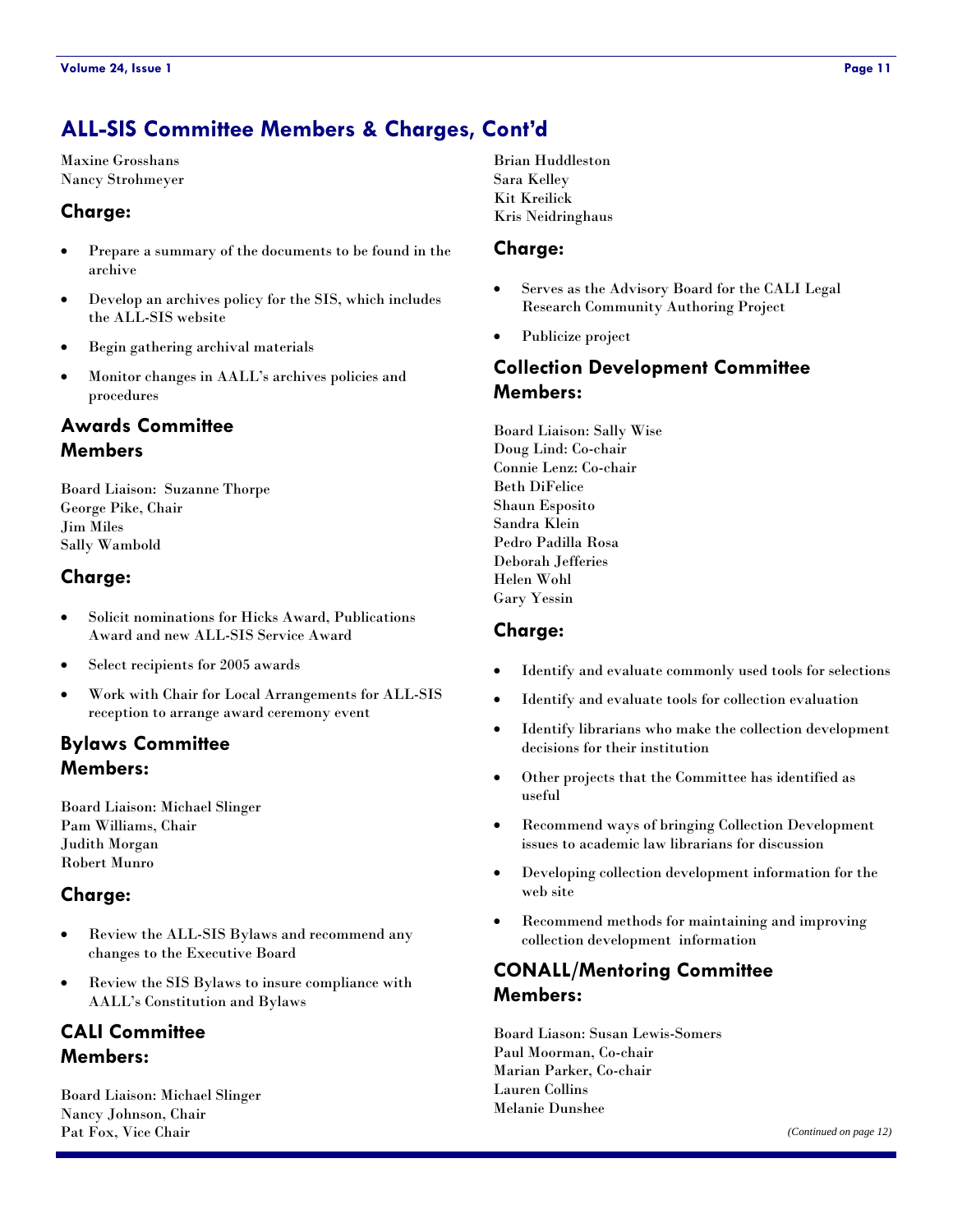Elizabeth Goldberg Gail Hartzell Julia Jaet Patricia Kidd Mila Rush Erika Wayne

#### **Charge:**

- Set up CONALL event for 2005
- Set up mentoring opportunities during 2004-2005
- Work with AALL Mentoring Committee on appropriate activities
- Work with Membership Committee on appropriate activities
- Work with Public Relations on appropriate activities to promote CONALL event and mentoring opportunities
- Develop proposal for grant program for new academic law librarians to attend CONELL

#### **Continuing Status/Tenure Committee Members:**

Board Liaison: Michael Slinger Brian Huddleston, Co-Chair Patti Monk, Co-chair James Donovan Margaret Eggert Susan Goldner Richard Humphrey Billie Jo Kaufman Julie Lim

#### **Charge:**

- Update and publicize web page
- Continue to identify existing policies and posting them on the web page
- Consider adding links to the webpage to other useful materials such as articles on tenure and continuing status for law librarians or other academic librarians
- Consider putting together a "White Paper" of why tenure or continuing status is of value for the librarian and for the institution
- Other projects that the Committee identifies as useful

### **Directors Breakfast Committee Members:**

Board Liaison: Sally Wise Spencer Simons, Chair

#### **Charge:**

- Plan Director's breakfast working with hotel
- Plan Program

# **Education Committee Members:**

Board Liaison: Carole Hinchcliff Merle Slyhoff, Chair Debra Denslaw Sara Hooke-Lee Robert Mead Barbara Morgan Mary Ellen O'Brien Michelle Riguel

#### **Charge:**

- Investigate alternative education resources other than attending AALL annual meetings
- Work with other relevant committees including the Legal Research Committee

#### **Faculty Services Committee Members:**

Board Liaison: Suzanne Thorpe Raquel Ortiz, Co-chair Janet Katz, Co-chair Nancy Adams Marianne Alcorn Julie Jones Michelle Kristakis Sara Sampson

#### **Charge:**

- Develop information for ALL-SIS web site
- Survey membership and share results of range of services provided
- Other projects the Committee has identified as useful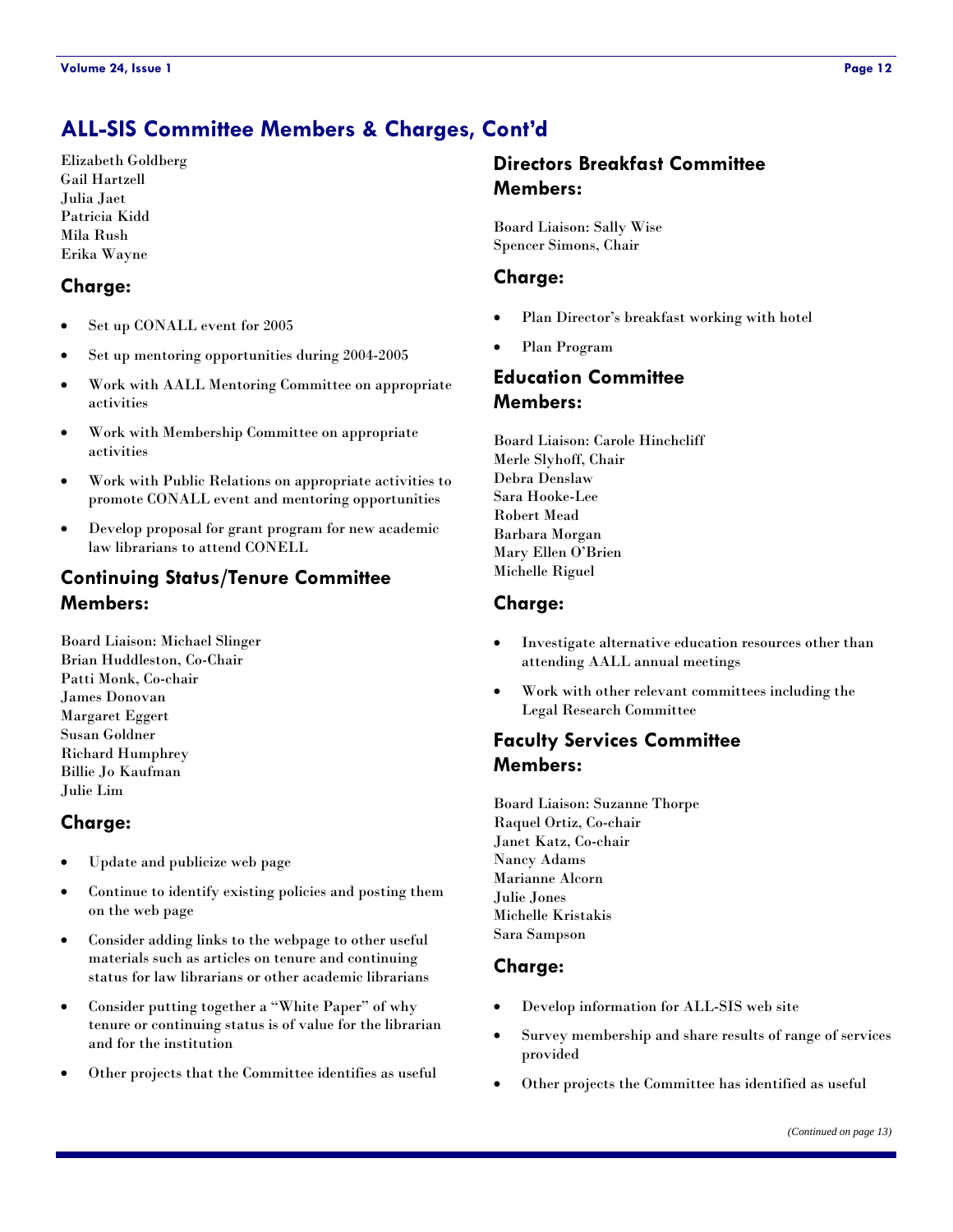### **Legal Research Committee Members:**

Board Liaison: Susan Lewis-Somers Wendy Scott, Chair Anne Cottongim Robert Famer Christine Hepler Paul Howard Pat Parker Rosalie Sanderson Rhea Ballard-Thrower Christopher Vallandingham

#### **Charge:**

- Identify areas for development and expand legal research information on web site
- Work with Education Task Force
- Identify and work on legal research projects

# **Legal Research Web Sourcebook Members:**

Board Liaison: Susan Lewis-Somers Jennifer Murray, Chair Katherine Hall Susan Herrick Virginia McVarish William Mills Diane Murley Lynn Murray Mary Ann Neary Gail Partin Louise Tsang

#### **Charge:**

- Make Legal Research Web Sourcebook available.
- Add content to Legal Research Web Sourcebook

# **Liaisons Committee Members:**

Board Liaison: Sally Wise ABA Section on Legal Education & Admission to the Bar: Pauline Aranas

Association of American Law Schools - Dick Danner

#### **Charge**

• Report to ALL-SIS Executive Board and SIS on the relevant activities of the other organization

#### **Local Arrangements Committee Members:**

Board Liaison: Carole Hinchcliff Robert Summers, Chair

#### **Charge**

- Make arrangements for Tuesday evening ALL-SIS reception
- Make transportation arrangements
- Work with reception sponsor
- Work with Awards Committee to arrange for their event at the reception
- Work with Public Relations Committee to promote Tuesday evening reception

# **Membership Committee Members:**

Board Liaison:Suzanne Thorpe Marjorie Crawford, Co-chair Victoria Williamson, Co-chair Laura Cadra Dragomir Cosanici Mahnaz Moshfegh

#### **Charge**

- Establish liaisons to TS-SIS, CDS-SIS and RIPS-SIS
- Work with CONALL/Mentoring Committee on appropriate activities
- Update membership brochure
- Put together a "Welcome Kit" for new members to the SIS and work with AALL Headquarters to identify new members to the SIS
- Work with Headquarters to welcome potential new members to the SIS
- Work with ALL-SIS Newsletter Committee to write short profiles of new members to the ALL-SIS for the ALL-SIS Newsletter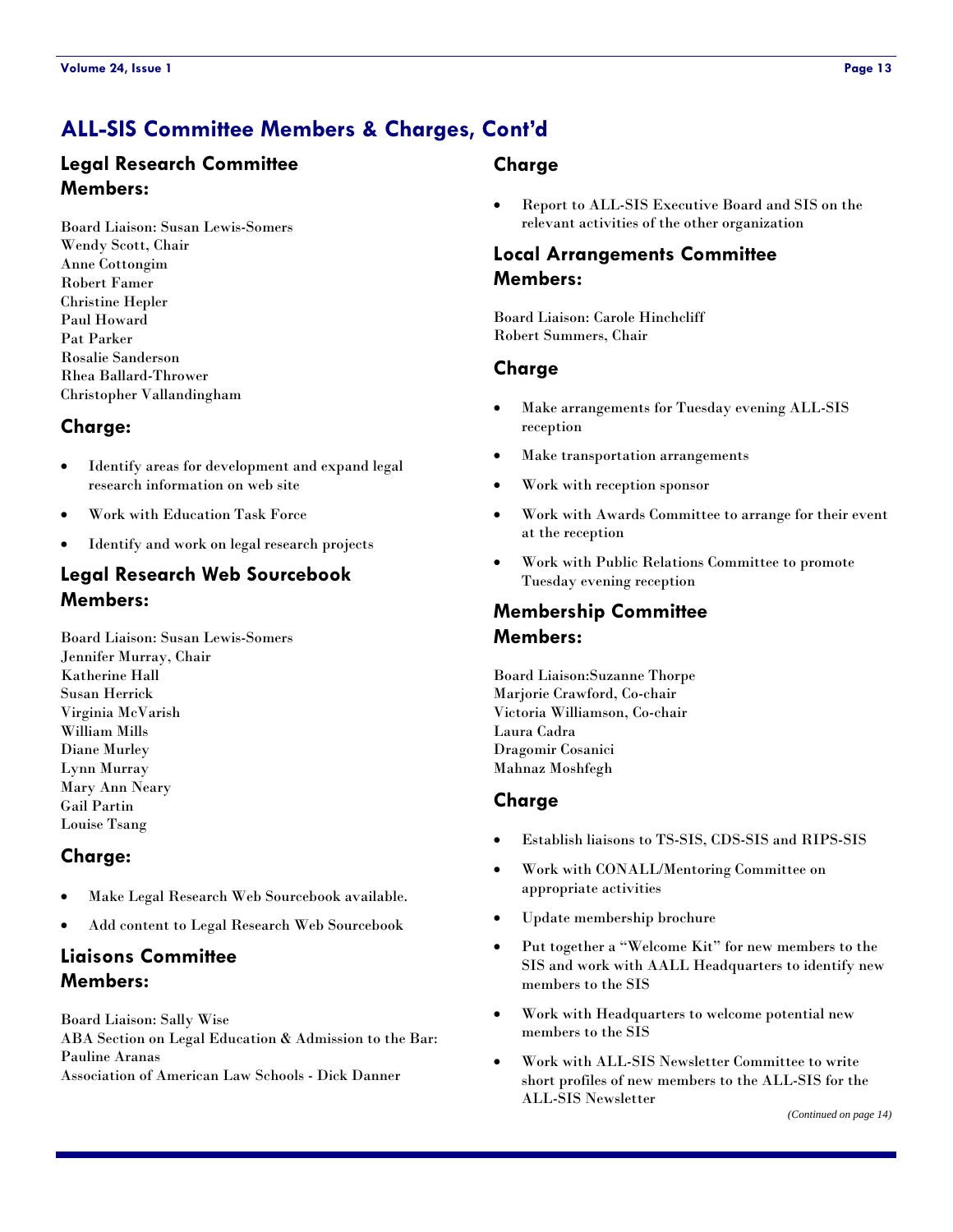• Other projects that the Committee has identified as useful

#### **Middle Managers Breakfast Committee Members:**

Board Liaison: Carole Hinchcliff Amy Osborne, Chair

#### **Charge:**

- Plan Middle Managers Breakfast working with sponsor and hotel
- Plan program for event

# **Newsletter Committee Members:**

Board Liaison: Carole Hinchcliff Leah Sandwell-Weiss, Chair Beth Adelman Sara Kelley Deb Person Colleen Williams

#### **Charge:**

- Identify areas to be covered in newsletter
- Create electronic newsletter in pdf format
- Appoint columnists
- Create committee columns (all committee chairs are expected to submit at least one column during the year)
- Other projects that the Committee has identified as useful

# **Nominations Committee Members:**

Board Liaison:Susan Lewis-Somers James Duggan, Chair Margie Axtmann Tim Coggins

#### **Charge:**

• Solicit candidates for 2005-2006 slate

## **Program Committee - 2005 Members:**

Board Liaison: Michael Slinger Ajaye Bloomestone, Co-chair Lee Peoples, Co-chair Emma Cuesta Ruth Levor April Schwartz Eric Young

#### **Charge:**

- Solicit program (and workshop) proposals for 2005 Annual meeting
- Work with program coordinators to meet AALL deadlines
- Work with Public Relations Committee to promote programs to membership

#### **Public Relations Committee Members**

Board Liaison: Suzanne Thorpe Phil Johnson, Chair Nancy Fritz Daniel Martin Linda Sobey Anna Teller

#### **Charge:**

- Set up ALL-SIS table in exhibit area and in CONELL Marketplace
- Work with web administrator to have brochure put up on webpage
- Work with CONALL/Mentoring Committee to promote their work
- Work with Local Arrangements Reception Chair to promote Tuesday evening reception
- Promote ALL-SIS business meeting/breakfast
- Work with Program Committee to promote programs for 2005 Annual Meeting
- Other projects that the Committee has identified as useful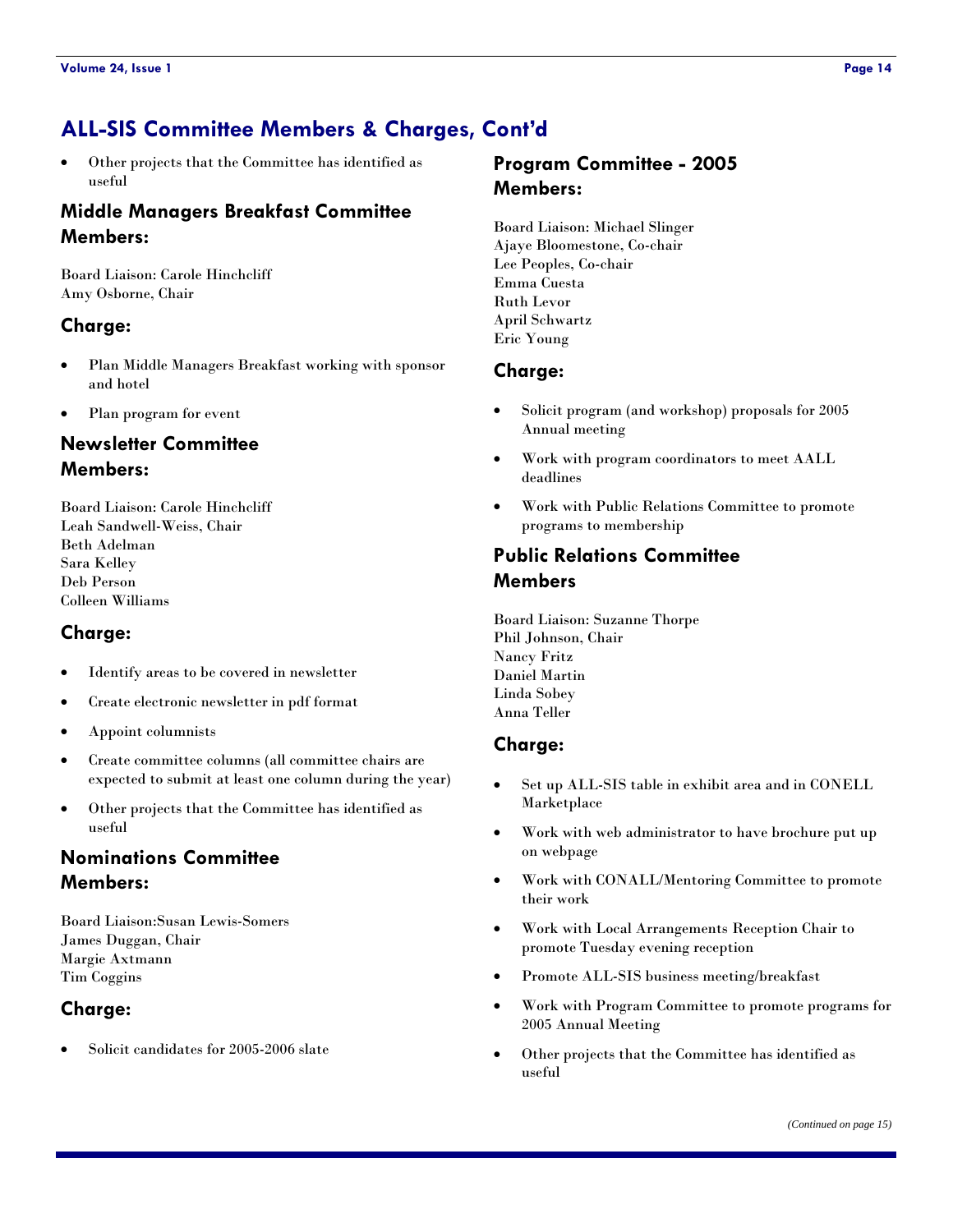# **Relations with Online Vendors Committee Members:**

Board Liaison: Suzanne Thorpe Stephanie Davidson: Co-chair Nancy McMurrer, Co-chair Kristina Proskus Carmela Kinslow Joyce McCray Pearson Ruth Owopetu Caitlin Robinson

# **Charge:**

- Monitor CALR vendor issues as they affect academic law libraries
- Work with CRIV
- Plan Roundtable program at the Annual Meeting
- Other projects as the Committee identifies as useful

# **Statistics Committee Members:**

Board Liaison: Sally Wise Kim Clarke, Chair Celeste Feather Jonathon Franklin Wendell Johnting Marguerite Most Margaret Schilt Chris Simoni Barbara Szalkowski

# **Charge:**

- Investigate ABA, ARL and local statistics
- Report findings to appropriate organizations
- Work on proposing understandable definitions for statistics questions
- Work with liaison to Committee on Law Libraries to the ABA Section on Legal Education and Admission to the Bar
- Other projects that the Committee has identified as useful
- Submit one column to the ALL-SIS Newsletter which discusses the statistics roles of the ALL-SIS Statistics Committee, and the Committee on Law Libraries of the

ABA Section on Legal Education and Admission to the Bar

# **Support for Law Journals Committee Members:**

Board Liaison: Suzanne Thorpe Kate McLeod, Chair Amy Atchison Alice Bell Michael Roffer Robin Schard Janice Selberg

# **Charge:**

- Develop information for ALL-SIS web site
- Other projects that the Committee has identified as useful

# **Visiting Librarian Taskforce Members:**

Board Liaison: Michael Slinger Richard Leiter, Chair

# **Charge:**

• Work with appropriate AALL entities to facilitate visiting librarianships

# **Website Committee Members:**

Board Liaison: Susan Lewis-Somers Web Administrator & Co-chair: Diane Murley Kit Kreilick, Co-chair David Burch Donna Gulnac Kristina Niedringhaus Leah Sandwell-Weiss

# **Charge:**

- Keep ALL-SIS web site current
- Regularly check for dead links, outdated information
- Develop web content and re-design ideas
- Work with ALL-SIS Committees and ALL-SIS Executive Board to determine new information that should be on the web site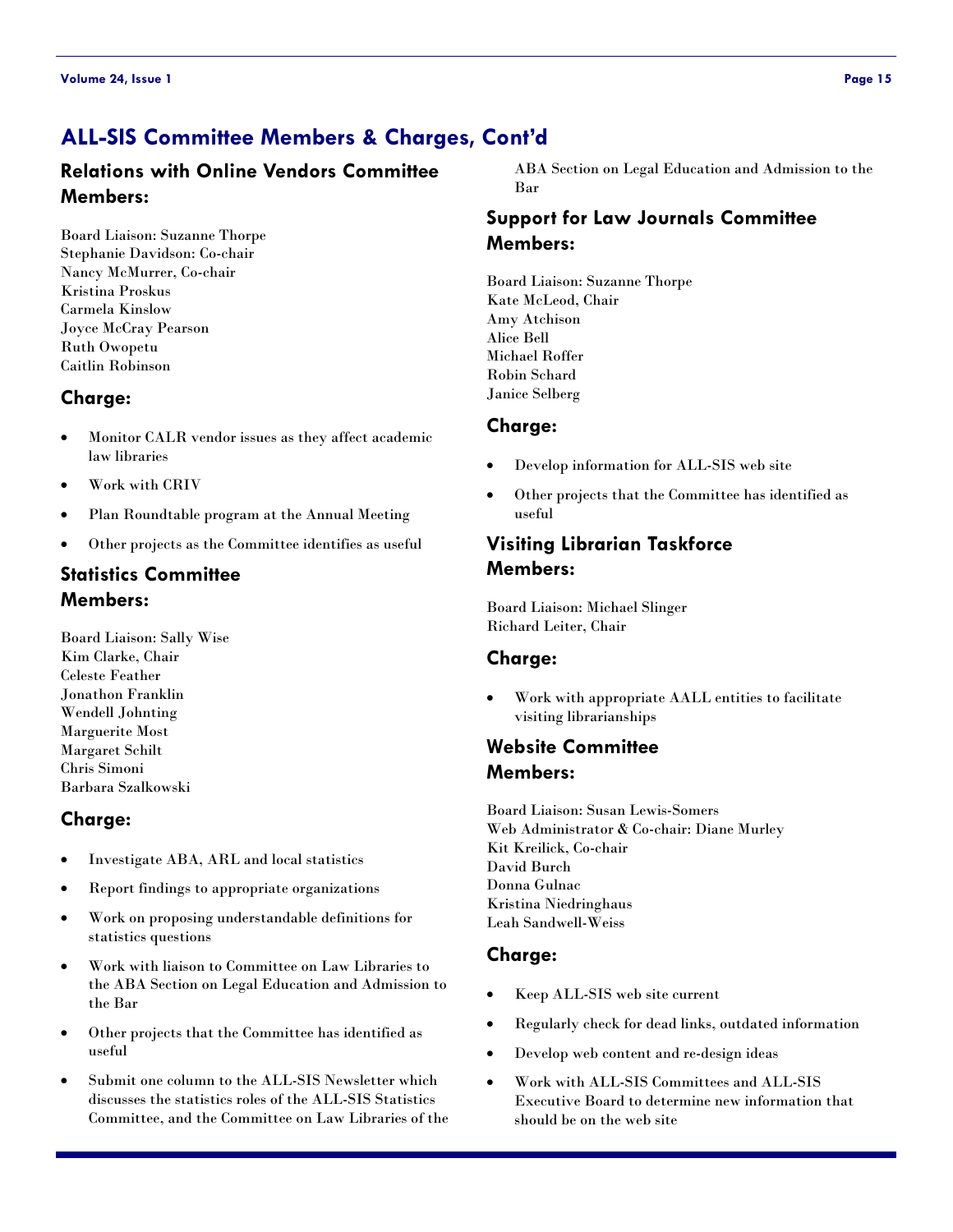# <span id="page-15-0"></span>**Member News**

#### **Awards and Honors**

**Timothy L. Coggins**, Director & Professor of Law at the University of Richmond School of Law Library, is the **2004 recipient of the Frederick Charles Hicks Award for outstanding Contributions to Academic Law Librarianship**.

 The **2004 recipients of the Academic Law Libraries Special Interest Section Outstanding Article Award** are **Nancy Carol Carter**, Director & Professor of Law at the University of San Diego School of Law for her article "The Special Case of Alaska: Native Law and Research", 22 Leg. Ref. Servs. Q. 11 (2003), and **Matthew Cordon**, Reference Librarian at Baylor Law Library, for his article "Beyond Mere Competency: Advanced Legal Research in a Practice-Oriented Curriculum," 55 Baylor L. Rev. 1 (2003).

**Mary Rumsey**, Foreign, Comparative & International Law Librarian, and **April Schwartz**, Business Law Librarian, both of the University of Minnesota Law Library, were **recipients of the AALL/Lexis-Nexis Call for Papers Award** for their article, "Paper v. Electronic Sources for Law Review Cite-Checking: Should Paper be the Gold Standard?"

**The Law Library Journal Article of the Year Award** was awarded to **Georgia Briscoe**, Associate Director and Head of Technical Services at the University of Colorado Law Library, **Karen Selden**, Catalog Librarian at the University of Colorado Law Library, and Cheryl Rae Nyberg, Reference Librarian at the University of Washington for their article, "The Catalog v. the Home Page? Best Practices in Connecting to Online Resources," 95 Law Libr. J. 151 (2003).

**Mark Engsberg**, Librarian for Foreign and International Law and Lecturer in Legal Research at Yale Law School's Lillian Goldman Law Library has been selected as the **new editor of the International Journal of Legal Information**, the official publication of the International Association of Law Libraries. His term begins in January 2005. He will be succeeding Malo Bernal of the Law Library of Congress.

**Thomas Mills** of the Cornell Law Library has accepted the post as **Book Review Editor of the International Journal of Legal Information**, the official publication of the International Association of Law Libraries. His term officially begins in January 2005. He is succeeding Katherine Topulos of the Duke Law Library.

#### **New Hires:**

**Anne Cottongim** has joined the staff of the **Arthur Neef Law Library at Wayne State University** in Detroit, Michigan. She is a Reference and Research Support Librarian. Anne received her MLIS from Wayne State in August, 2003. She had previously received her J.D. from

Thomas Cooley School of Law.

**Lauren Collins** also joined the staff of the **Arthur Neef Law Library at Wayne State University** in Detroit, Michigan. She is a Reference and Instruction Support Librarian. Lauren received her MIS from the University of Michigan in August, 2003. She had previously received her J.D. from the University of North Carolina.

**Paula Tejeda** started at **Charleston School of Law** in July as the Associate Director of the Law Library. She left St. Thomas University after 18 years where she was involved in the early years of the St. Thomas University Law Library to come and help us start the library at the Charleston School of Law. The school's first class (close to 200 students) will start in the middle of August.

 On August 1, **Vanessa King** joined the **MacMillan Law Library of Emory University School of Law** as Assistant Law Librarian for Reference. She has her JD from the University of Tulsa College of Law and MLS from Clark Atlanta University. In her legal studies, she specialized in law and public policy and in women's studies.

 Texas Tech is pleased to welcome two recent additions to their professional staff at **Texas Tech University Law Library** in Lubbock, Texas: **Ms. Teresa Conaway** joined us in April 2004 as Access Services Librarian. Ms. Conaway received her J.D. degree from Dickinson School of Law at Pennsylvania State University and her M.L.S degree from University of Tennessee. Her most current employment was at University of Nebraska College of Law as an Assistant Professor and Reference/Electronic Resources Librarian. At Texas Tech Law, Ms. Conaway will oversee circulation, reserves, interlibrary loan, document delivery and other related areas. She will also provide reference and instruction services, among other duties.

**Mr. Andrew Escudé** joined **Texas Tech** in March 2004 as Senior Catalog Librarian. Mr. Escudé earned both of his B.A. and M.L.S. degrees from Louisiana State University. He was last employed as Technical Services Coordinator at Dallas County Law Library before coming to Texas Tech University. At Texas Tech Law, Mr. Escudé is responsible for original and complex cataloging and classification in all formats. He also participates in systems management and maintains the bibliographic database, among other responsibilities.

**The University of San Diego Legal Research Center** is delighted to welcome new Reference Librarian **Judith Lihosit**. Judith is a graduate of the University of San Diego School of Law. She was Executive Editor of the San Diego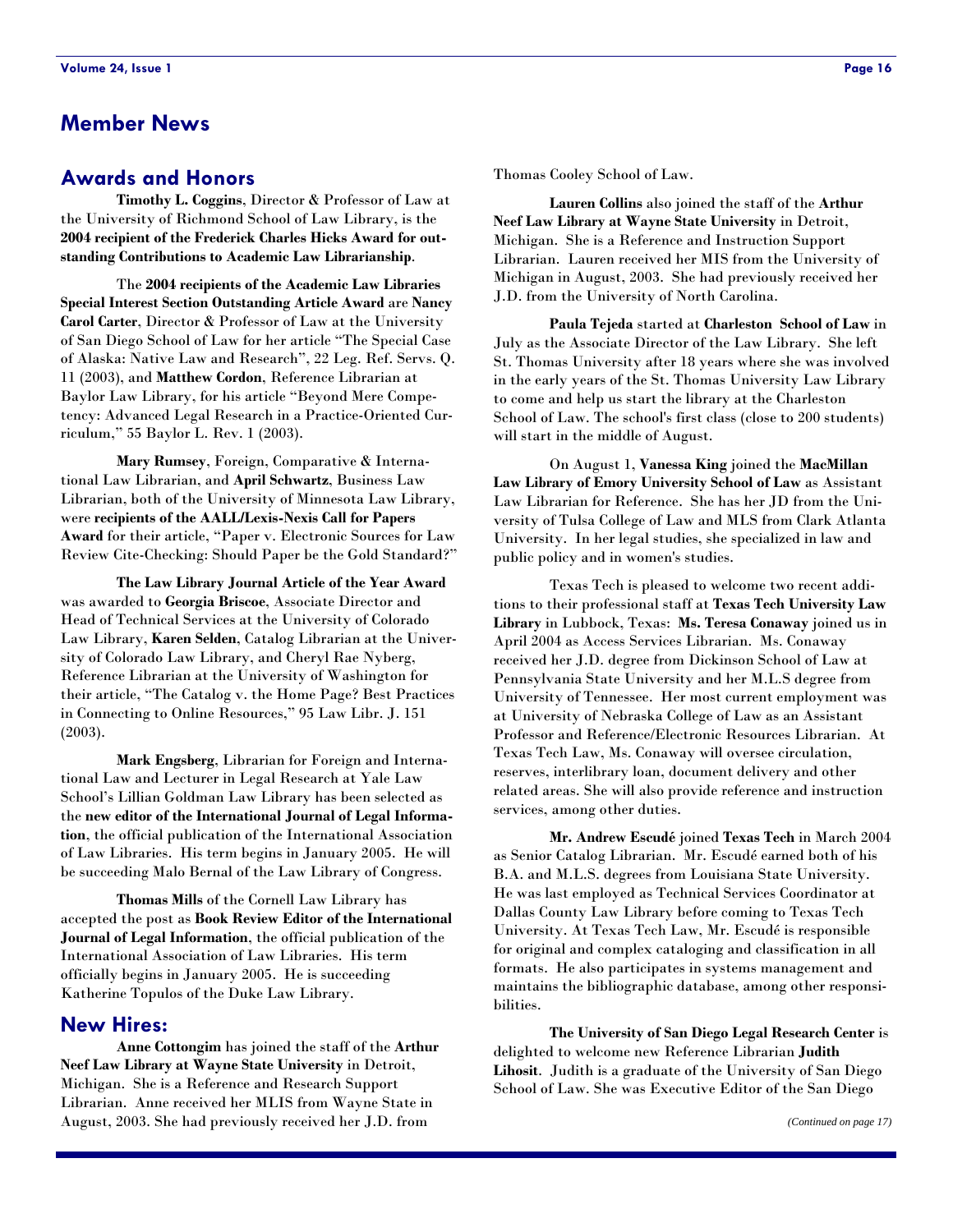# **Member News, Cont'd**

Law Review and a member of the Order of the Coif. After majoring in anthropology at Yale and receiving a Master's in psychological anthropology at UCSD, Judith received a full scholarship to pursue her J.D. at USD. She worked in the Navy's Office of the General Counsel in Washington, D.C., before enrolling in UCLA's Graduate School of Education and Information Studies and obtaining a Master's of Library and Information Science. During the past four years, she worked at the San Diego County Public Law Library, first as a Reference Librarian and then as Assistant Head of Public Services.

**Georgia State University College of Law Library** is pleased to announce that **Trina Holloway** has joined the library staff as the Acquisitions/Serials Librarian. Trina comes to us from Georgia Institute of Technology, where she was a library assistant in technical services for twelve years. She recently graduated from Clark Atlanta University's School of Library and Information Studies in Atlanta, Georgia. Welcome, Trina!

**Sara Kelley** joined the **Georgetown University Law Library** staff as a reference librarian on July 1, 2004. Sara comes to us most recently from the University of Maryland in Baltimore, where she held the position of Research Librarian. There she taught "Introduction to Legal Research" and "Advanced Legal Research," maintained various library web pages, and chaired the collection development committee. She has several publications to her credit and is a member of the CALI Legal Research Community Authoring Advisory Panel. Before working at the University of Maryland, Sara was a Research Apprentice at the Microsoft Corporate Library, where she performed legal, business, arts, and humanities research. Sara received her B.A. from the College of William and Mary, her J.D. from the University of South Carolina, and her M.L.I.S. from the University of Washington.

**David Hollander** just started at the **University of Miami Law Library** as the Reference/Instructional Services Librarian. He just received his Master of Library Science from Pratt Institute, School of Information and Library Science. He graduated from Fordham University School of Law, *cum laude*, and he practiced at Jones Day, New York, New York for approximately three years.

**American University's Washington College of Law Library** is pleased to announce that **Adeen Postar** and **Sima Mirkin** have joined its faculty. Adeen is Deputy Director and holds the University rank of Associate Law Librarian. Formerly she was Washington Library Manager at Blank Rome, LLP and previously served as Coordinator of External Services for the Edward Bennett Williams Law Library, Georgetown University Law Center. Sima serves as Cataloging Librarian with the University rank of Assistant Law Librarian. She was previously a member of the cataloging team at Georgetown University Law Library.

**Cornell Law Library** hired **Julie Jones** as a Reference Librarian on July 1st. Julie received her B.A. from University of California at Santa Barbara, her J.D. from Northwestern University School of Law in 1999, and her M.L.I.S. from Dominican University this spring. She attended her first AALL conference this year in Boston, and is now serving on the newly created ALL-SIS Faculty Services Committee.

#### **Promotions**

**Laurel Wendt**, Associate Director of the Southern Illinois University School of Law Library, **has been promoted from associate to full professor**, effective July 1, 2004. She is the author of Illinois Legal Research Manual, 2nd ed., forthcoming from William S. Hein & Co.

**William Mitchell College of Law's Warren E. Burger Library** has hired **Lindsay Hutchins Matts** as its circulation librarian. Lindsay, who has been a circulation assistant at the library, will graduate from the College of St. Catherine/ Dominican University's library science program in August.

**Cornell Law Library** recently promoted **Pat Court** from Assistant Director for Administration and Public Services to Associate Law Librarian. Pat started at the law library in 1990 as a Reference Librarian. In her new role, she will provide essential services to the library and the Director, Claire Germain, as Prof. Germain begins her duties as Vice President/President-Elect of AALL.

**Please send future submissions for the** *ALL-SIS Member News Column* **to Beth Adelman, [eadelman@gsu.edu](mailto:eadelman@gsu.edu).**